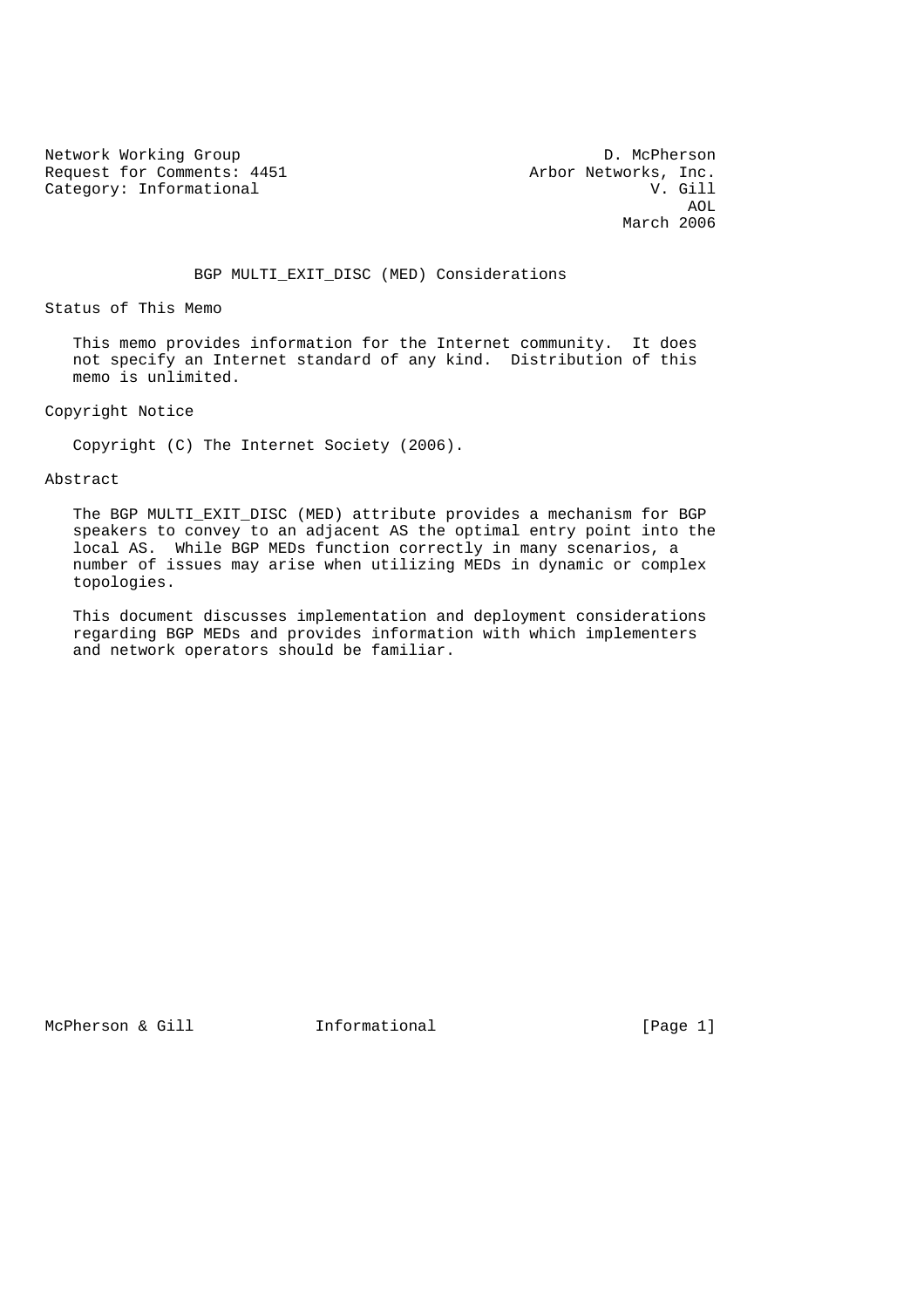# Table of Contents

| 2.1. About the MULTI EXIT DISC (MED) Attribute 3               |
|----------------------------------------------------------------|
|                                                                |
| 3. Implementation and Protocol Considerations                  |
| 3.1. MULTI_EXIT_DISC Is an Optional Non-Transitive Attribute 6 |
|                                                                |
| 3.3. Comparing MEDs between Different Autonomous Systems 7     |
| 3.4. MEDs, Route Reflection, and AS Confederations for BGP 7   |
| 3.5. Route Flap Damping and MED Churn 8                        |
| 3.6. Effects of MEDs on Update Packing Efficiency              |
|                                                                |
|                                                                |
| 4.1. Comparing MEDs between Different Autonomous Systems 10    |
| 4.2. Effects of Aggregation on MEDs 11                         |
|                                                                |
|                                                                |
|                                                                |
|                                                                |
|                                                                |

McPherson & Gill **Informational Informational** [Page 2]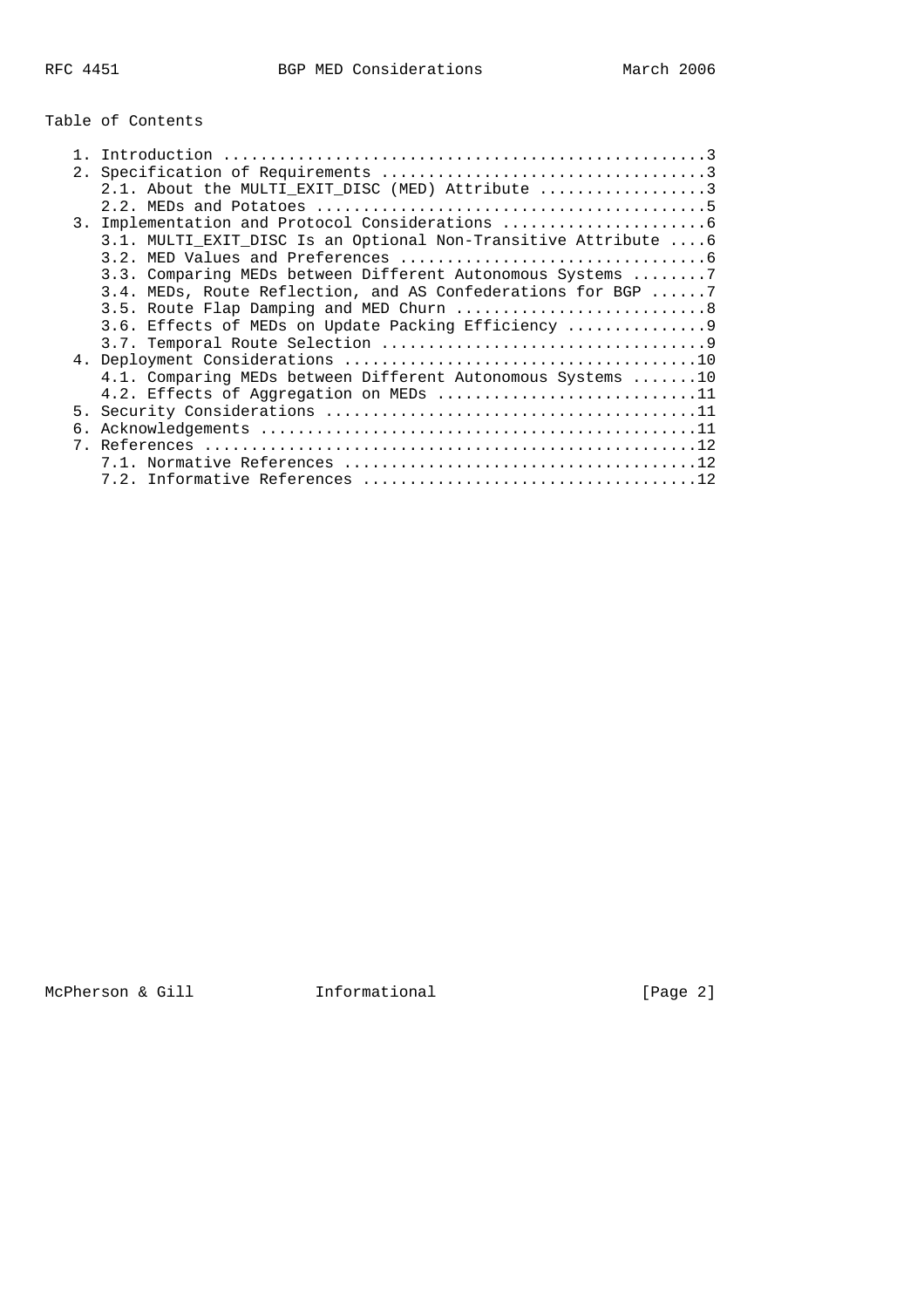# 1. Introduction

 The BGP MED attribute provides a mechanism for BGP speakers to convey to an adjacent AS the optimal entry point into the local AS. While BGP MEDs function correctly in many scenarios, a number of issues may arise when utilizing MEDs in dynamic or complex topologies.

 While reading this document, note that the goal is to discuss both implementation and deployment considerations regarding BGP MEDs. In addition, the intention is to provide guidance that both implementors and network operators should be familiar with. In some instances, implementation advice varies from deployment advice.

2. Specification of Requirements

 The key words "MUST", "MUST NOT", "REQUIRED", "SHALL", "SHALL NOT", "SHOULD", "SHOULD NOT", "RECOMMENDED", "MAY", and "OPTIONAL" in this document are to be interpreted as described in [RFC2119].

2.1. About the MULTI\_EXIT\_DISC (MED) Attribute

 The BGP MULTI\_EXIT\_DISC (MED) attribute, formerly known as the INTER\_AS\_METRIC, is currently defined in section 5.1.4 of [BGP4], as follows:

 The MULTI\_EXIT\_DISC is an optional non-transitive attribute that is intended to be used on external (inter-AS) links to discriminate among multiple exit or entry points to the same neighboring AS. The value of the MULTI\_EXIT\_DISC attribute is a four-octet unsigned number, called a metric. All other factors being equal, the exit point with the lower metric SHOULD be preferred. If received over External BGP (EBGP), the MULTI\_EXIT\_DISC attribute MAY be propagated over Internal BGP (IBGP) to other BGP speakers within the same AS (see also 9.1.2.2). The MULTI\_EXIT\_DISC attribute received from a neighboring AS MUST NOT be propagated to other neighboring ASes.

 A BGP speaker MUST implement a mechanism (based on local configuration) that allows the MULTI\_EXIT\_DISC attribute to be removed from a route. If a BGP speaker is configured to remove the MULTI\_EXIT\_DISC attribute from a route, then this removal MUST be done prior to determining the degree of preference of the route and prior to performing route selection (Decision Process phases 1 and 2).

 An implementation MAY also (based on local configuration) alter the value of the MULTI\_EXIT\_DISC attribute received over EBGP. If a BGP speaker is configured to alter the value of the

McPherson & Gill **Informational Informational** [Page 3]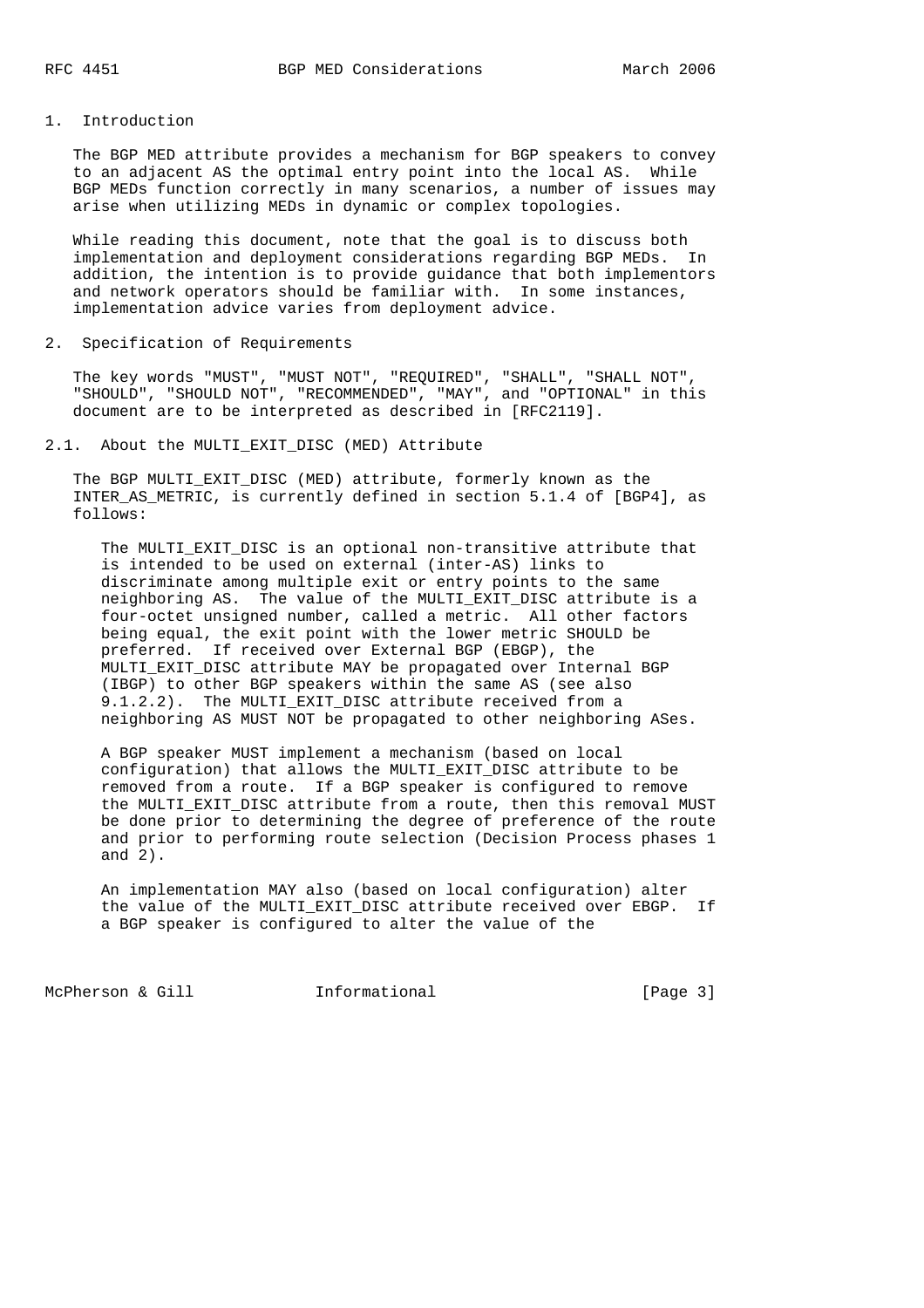MULTI\_EXIT\_DISC attribute received over EBGP, then altering the value MUST be done prior to determining the degree of preference of the route and prior to performing route selection (Decision Process phases 1 and 2). See Section 9.1.2.2 for necessary restrictions on this.

 Section 9.1.2.2 (c) of [BGP4] defines the following route selection criteria regarding MEDs:

 c) Remove from consideration routes with less-preferred MULTI\_EXIT\_DISC attributes. MULTI\_EXIT\_DISC is only comparable between routes learned from the same neighboring AS (the neighboring AS is determined from the AS\_PATH attribute). Routes that do not have the MULTI\_EXIT\_DISC attribute are considered to have the lowest possible MULTI\_EXIT\_DISC value.

This is also described in the following procedure:

 for m = all routes still under consideration for n = all routes still under consideration if (neighborAS(m) ==  $neighbourAS(n)$ ) and  $(MED(n) < MED(m))$ remove route m from consideration

In the pseudo-code above,  $MED(n)$  is a function that returns the value of route n's MULTI\_EXIT\_DISC attribute. If route n has no MULTI\_EXIT\_DISC attribute, the function returns the lowest possible MULTI EXIT DISC value (i.e., 0).

 Similarly, neighborAS(n) is a function that returns the neighbor AS from which the route was received. If the route is learned via IBGP, and the other IBGP speaker didn't originate the route, it is the neighbor AS from which the other IBGP speaker learned the route. If the route is learned via IBGP, and the other IBGP speaker either (a) originated the route, or (b) created the route by aggregation and the AS\_PATH attribute of the aggregate route is either empty or begins with an AS\_SET, it is the local AS.

 If a MULTI\_EXIT\_DISC attribute is removed before re-advertising a route into IBGP, then comparison based on the received EBGP MULTI\_EXIT\_DISC attribute MAY still be performed. If an implementation chooses to remove MULTI\_EXIT\_DISC, then the optional comparison on MULTI\_EXIT\_DISC, if performed, MUST be performed only among EBGP-learned routes. The best EBGP learned route may then be compared with IBGP-learned routes after the removal of the MULTI\_EXIT\_DISC attribute. If MULTI\_EXIT\_DISC is removed from a subset of EBGP-learned routes, and the selected "best" EBGP-learned route will not

McPherson & Gill **Informational Informational** [Page 4]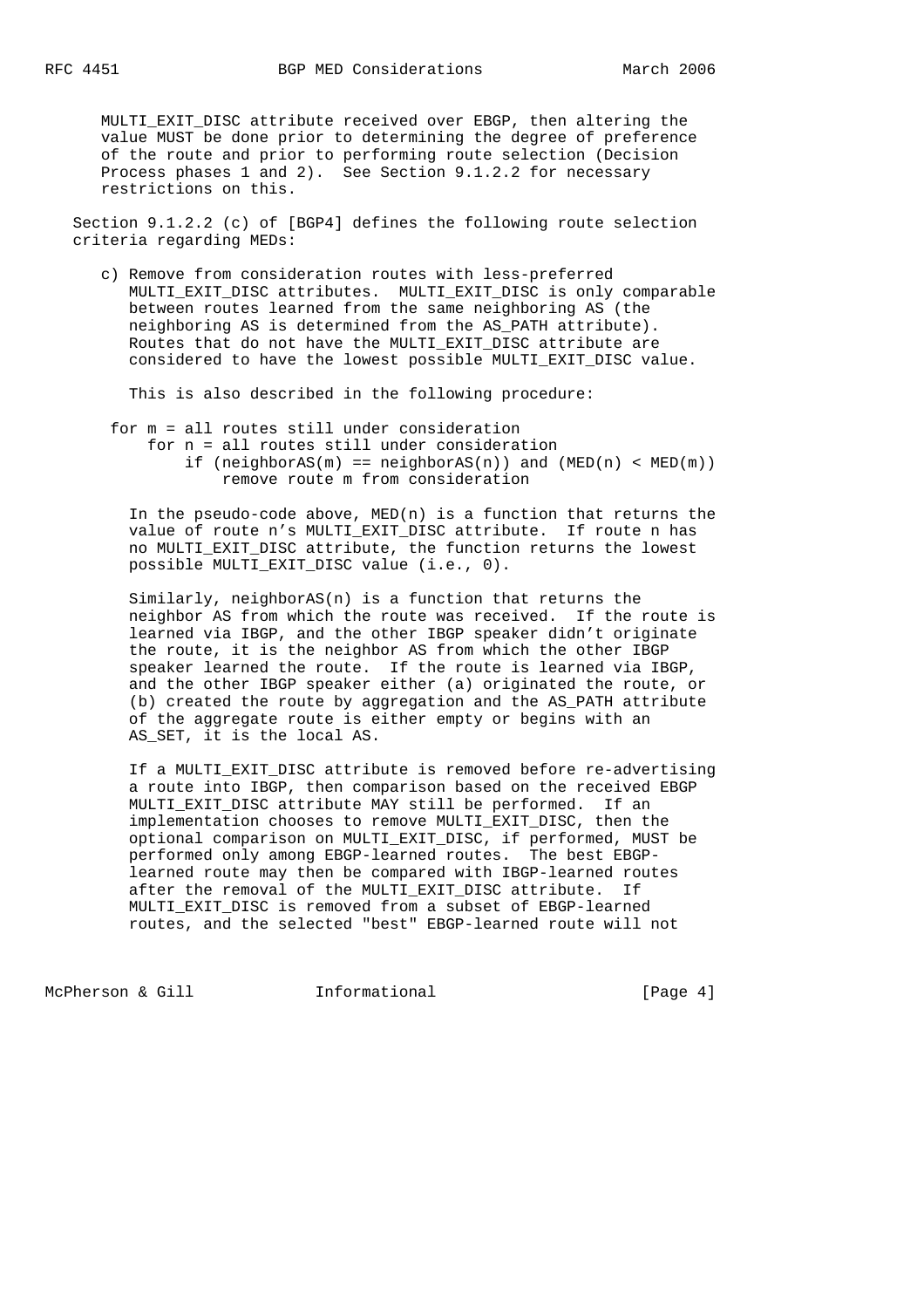have MULTI\_EXIT\_DISC removed, then the MULTI\_EXIT\_DISC must be used in the comparison with IBGP-learned routes. For IBGP learned routes, the MULTI EXIT DISC MUST be used in route comparisons that reach this step in the Decision Process. Including the MULTI\_EXIT\_DISC of an EBGP-learned route in the comparison with an IBGP-learned route, then removing the MULTI\_EXIT\_DISC attribute, and advertising the route has been proven to cause route loops.

## 2.2. MEDs and Potatoes

 Let's consider a situation where traffic flows between a pair of hosts, each connected to a different transit network, which is in itself interconnected at two or more locations. Each transit network has the choice of either sending traffic to the closest peering to the adjacent transit network or passing traffic to the interconnection location that advertises the least-cost path to the destination host.

 The former method is called "hot potato routing" (or closest-exit) because like a hot potato held in bare hands, whoever has it tries to get rid of it quickly. Hot potato routing is accomplished by not passing the EBGP-learned MED into IBGP. This minimizes transit traffic for the provider routing the traffic. Far less common is "cold potato routing" (or best-exit) where the transit provider uses its own transit capacity to get the traffic to the point that adjacent transit provider advertised as being closest to the destination. Cold potato routing is accomplished by passing the EBGP-learned MED into IBGP.

 If one transit provider uses hot potato routing and another uses cold potato, traffic between the two tends to be more symmetric. However, if both providers employ cold potato routing or hot potato routing between their networks, it's likely that a larger amount of asymmetry would exist.

 Depending on the business relationships, if one provider has more capacity or a significantly less congested backbone network, then that provider may use cold potato routing. An example of widespread use of cold potato routing was the NSF-funded NSFNET backbone and NSF-funded regional networks in the mid-1990s.

 In some cases, a provider may use hot potato routing for some destinations for a given peer AS and cold potato routing for others. An example of this is the different treatment of commercial and research traffic in the NSFNET in the mid-1990s. Today, many

McPherson & Gill **Informational Informational** [Page 5]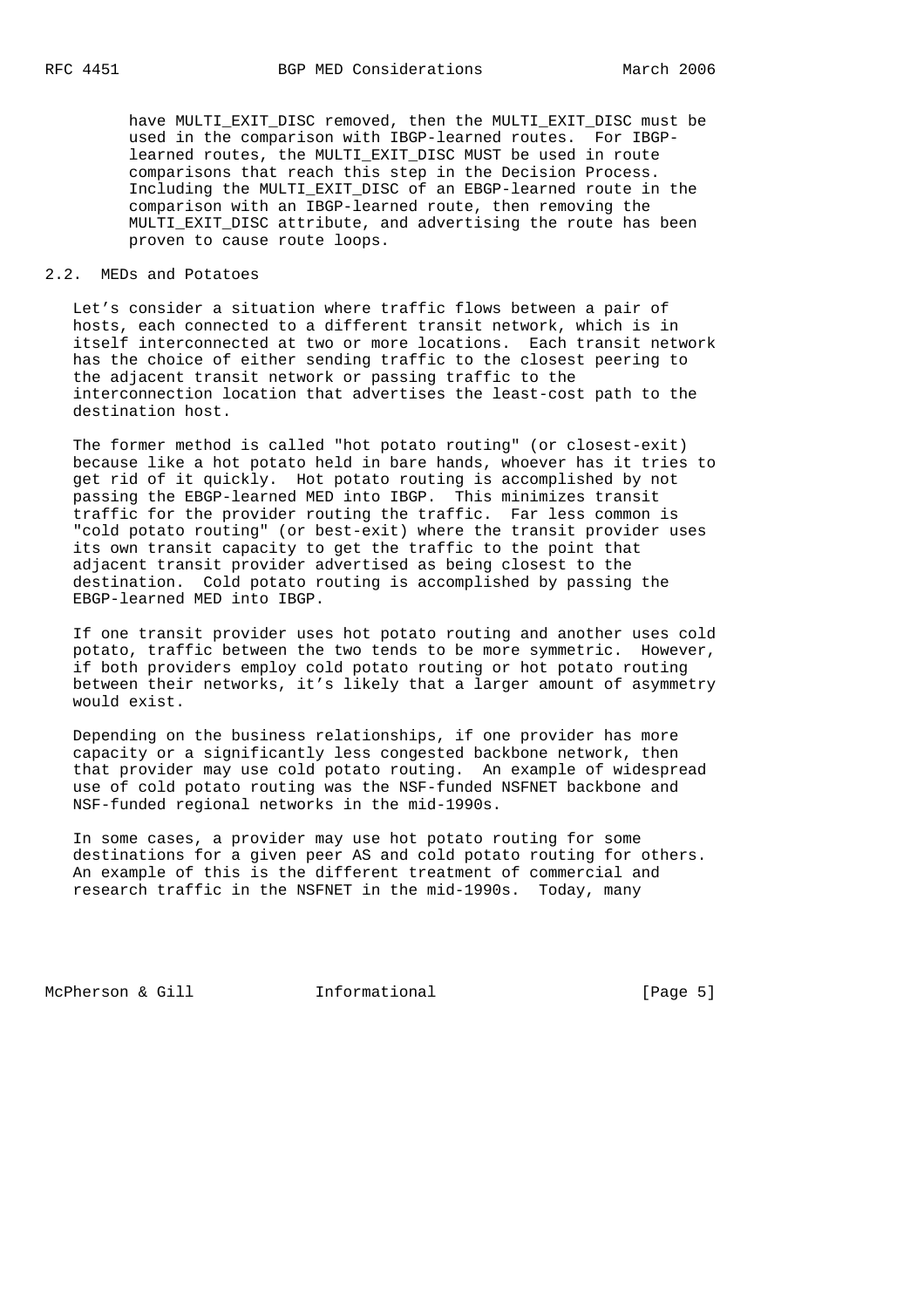commercial networks exchange MEDs with customers but not with bilateral peers. However, commercial use of MEDs varies widely, from ubiquitous use to none at all.

 In addition, many deployments of MEDs today are likely behaving differently (e.g., resulting in sub-optimal routing) than the network operator intended, which results not in hot or cold potatoes, but mashed potatoes! More information on unintended behavior resulting from MEDs is provided throughout this document.

### 3. Implementation and Protocol Considerations

 There are a number of implementation and protocol peculiarities relating to MEDs that have been discovered that may affect network behavior. The following sections provide information on these issues.

#### 3.1. MULTI\_EXIT\_DISC Is an Optional Non-Transitive Attribute

 MULTI\_EXIT\_DISC is a non-transitive optional attribute whose advertisement to both IBGP and EBGP peers is discretionary. As a result, some implementations enable sending of MEDs to IBGP peers by default, while others do not. This behavior may result in sub optimal route selection within an AS. In addition, some implementations send MEDs to EBGP peers by default, while others do not. This behavior may result in sub-optimal inter-domain route selection.

# 3.2. MED Values and Preferences

 Some implementations consider an MED value of zero less preferable than no MED value. This behavior resulted in path selection inconsistencies within an AS. The current version of the BGP specification [BGP4] removes ambiguities that existed in [RFC1771] by stating that if route n has no MULTI\_EXIT\_DISC attribute, the lowest possible MULTI\_EXIT\_DISC value (i.e., 0) should be assigned to the attribute.

 It is apparent that different implementations and different versions of the BGP specification have been all over the map with interpretation of missing-MED. For example, earlier versions of the specification called for a missing MED to be assigned the highest possible MED value (i.e., 2^32-1).

 In addition, some implementations have been shown to internally employ a maximum possible MED value (2^32-1) as an "infinity" metric (i.e., the MED value is used to tag routes as unfeasible); upon receiving an update with an MED value of 2^32-1, they would rewrite

McPherson & Gill **Informational Informational** [Page 6]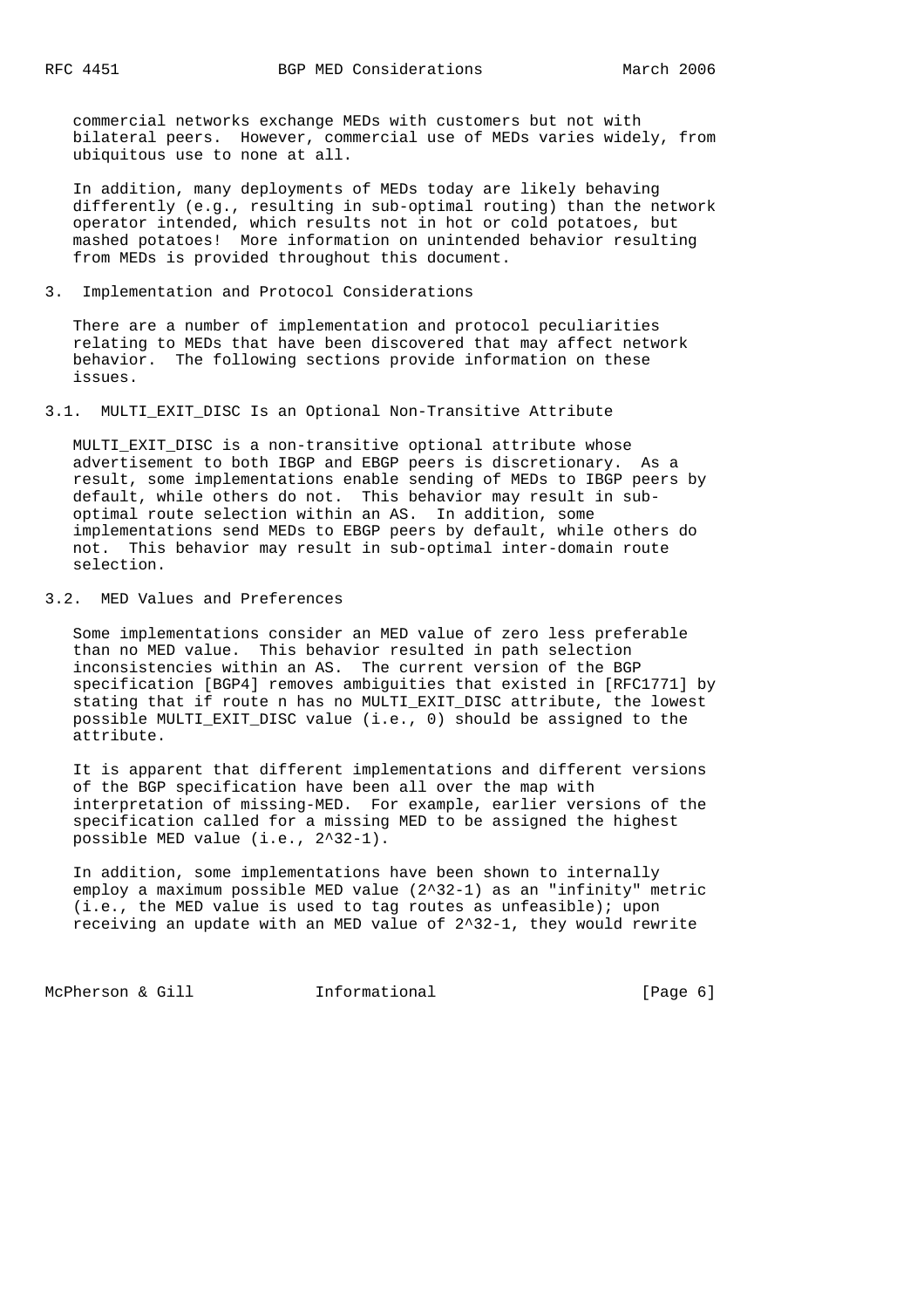the value to 2^32-2. Subsequently, the new MED value would be propagated and could result in routing inconsistencies or unintended path selections.

 As a result of implementation inconsistencies and protocol revision variances, many network operators today explicitly reset (i.e., set to zero or some other 'fixed' value) all MED values on ingress to conform to their internal routing policies (i.e., to include policy that requires that MED values of 0 and 2^32-1 not be used in configurations, whether the MEDs are directly computed or configured), so as not to have to rely on all their routers having the same missing-MED behavior.

 Because implementations don't normally provide a mechanism to disable MED comparisons in the decision algorithm, "not using MEDs" usually entails explicitly setting all MEDs to some fixed value upon ingress to the routing domain. By assigning a fixed MED value consistently to all routes across the network, MEDs are a effectively a non-issue in the decision algorithm.

3.3. Comparing MEDs between Different Autonomous Systems

 The MED was intended to be used on external (inter-AS) links to discriminate among multiple exit or entry points to the same neighboring AS. However, a large number of MED applications now employ MEDs for the purpose of determining route preference between like routes received from different autonomous systems.

 A large number of implementations provide the capability to enable comparison of MEDs between routes received from different neighboring autonomous systems. While this capability has demonstrated some benefit (e.g., that described in [RFC3345]), operators should be wary of the potential side effects of enabling such a function. The deployment section below provides some examples as to why this may result in undesirable behavior.

3.4. MEDs, Route Reflection, and AS Confederations for BGP

 In particular configurations, the BGP scaling mechanisms defined in "BGP Route Reflection - An Alternative to Full Mesh IBGP" [RFC2796] and "Autonomous System Confederations for BGP" [RFC3065] will introduce persistent BGP route oscillation [RFC3345]. The problem is inherent in the way BGP works: a conflict exists between information hiding/hierarchy and the non-hierarchical selection process imposed by lack of total ordering caused by the MED rules. Given current practices, we see the problem manifest itself most frequently in the context of MED + route reflectors or confederations.

McPherson & Gill **Informational** Informational [Page 7]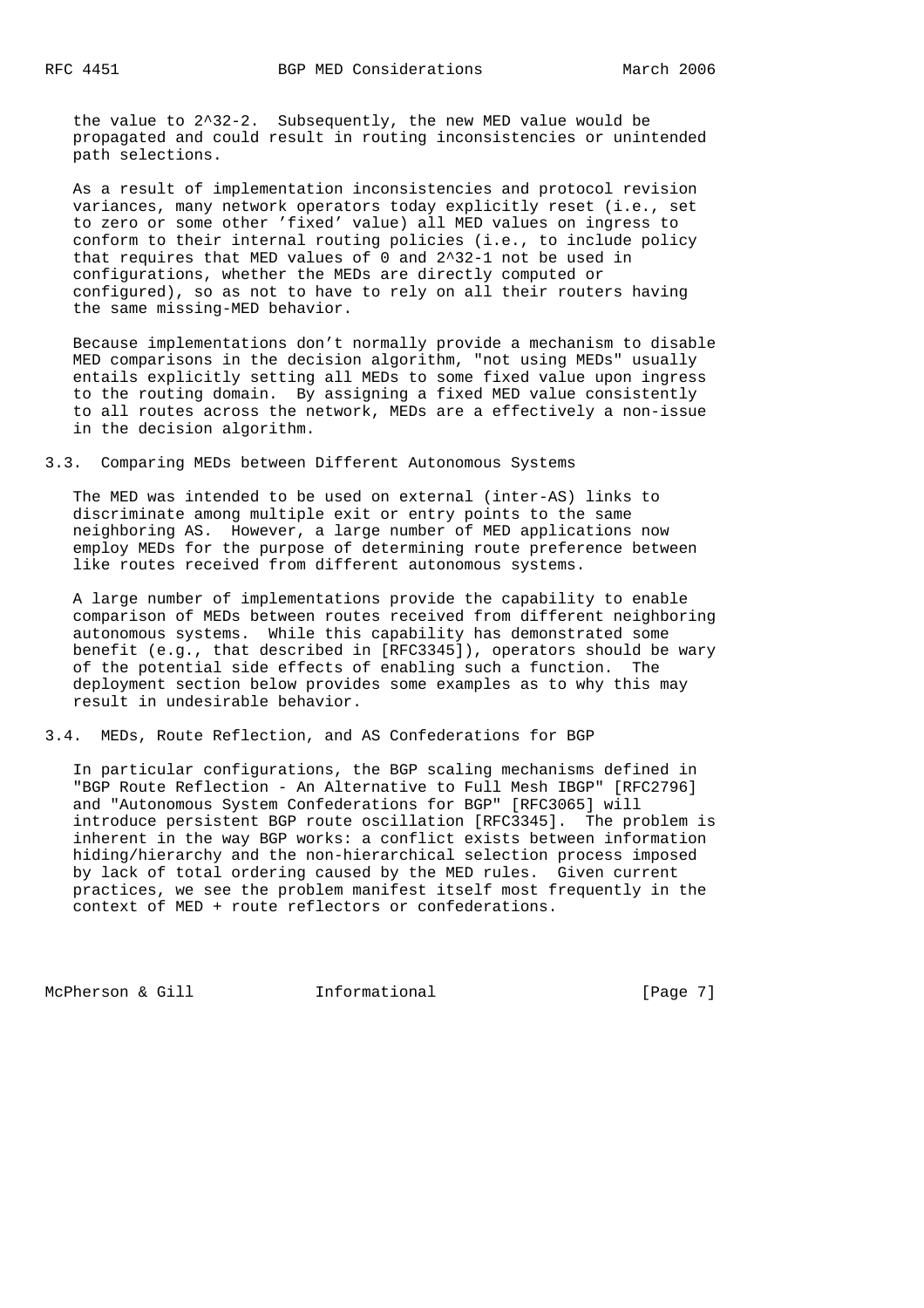One potential way to avoid this is by configuring inter-Member-AS or inter-cluster IGP metrics higher than intra-Member-AS IGP metrics and/or using other tie-breaking policies to avoid BGP route selection based on incomparable MEDs. Of course, IGP metric constraints may be unreasonably onerous for some applications.

 Not comparing MEDs between multiple paths for a prefix learned from different adjacent autonomous systems, as discussed in section 2.3, or not utilizing MEDs at all, significantly decreases the probability of introducing potential route oscillation conditions into the network.

 Although perhaps "legal" as far as current specifications are concerned, modifying MED attributes received on any type of IBGP session (e.g., standard IBGP, EBGP sessions between Member-ASes of a BGP confederation, route reflection, etc.) is not recommended.

3.5. Route Flap Damping and MED Churn

 MEDs are often derived dynamically from IGP metrics or additive costs associated with an IGP metric to a given BGP NEXT\_HOP. This typically provides an efficient model for ensuring that the BGP MED advertised to peers, used to represent the best path to a given destination within the network, is aligned with that of the IGP within a given AS.

 The consequence with dynamically derived IGP-based MEDs is that instability within an AS, or even on a single given link within the AS, can result in widespread BGP instability or BGP route advertisement churn that propagates across multiple domains. In short, if your MED "flaps" every time your IGP metric flaps, your routes are likely going to be suppressed as a result of BGP Route Flap Damping [RFC2439].

 Employment of MEDs may compound the adverse effects of BGP flap dampening behavior because it may cause routes to be re-advertised solely to reflect an internal topology change.

 Many implementations don't have a practical problem with IGP flapping; they either latch their IGP metric upon first advertisement or employ some internal suppression mechanism. Some implementations regard BGP attribute changes as less significant than route withdrawals and announcements to attempt to mitigate the impact of this type of event.

McPherson & Gill **Informational** Informational [Page 8]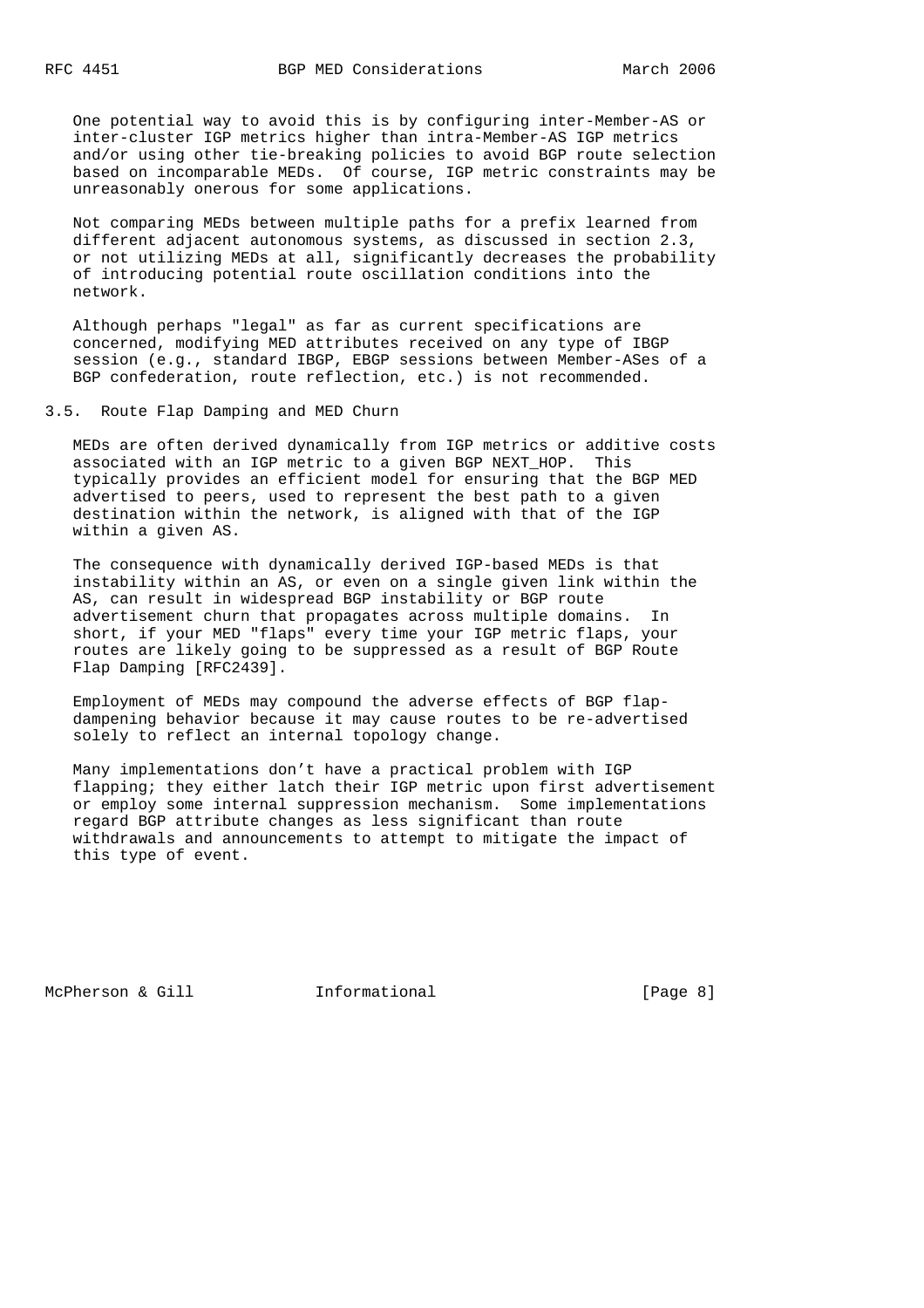# 3.6. Effects of MEDs on Update Packing Efficiency

 Multiple unfeasible routes can be advertised in a single BGP Update message. The BGP4 protocol also permits advertisement of multiple prefixes with a common set of path attributes to be advertised in a single update message. This is commonly referred to as "update packing". When possible, update packing is recommended as it provides a mechanism for more efficient behavior in a number of areas, including the following:

- o Reduction in system overhead due to generation or receipt of fewer Update messages.
- o Reduction in network overhead as a result of fewer packets and lower bandwidth consumption.
- o Less frequent processing of path attributes and searches for matching sets in your AS\_PATH database (if you have one). Consistent ordering of the path attributes allows for ease of matching in the database as you don't have different representations of the same data.

 Update packing requires that all feasible routes within a single update message share a common attribute set, to include a common MULTI\_EXIT\_DISC value. As such, potential wide-scale variance in MED values introduces another variable and may result in a marked decrease in update packing efficiency.

# 3.7. Temporal Route Selection

 Some implementations had bugs that led to temporal behavior in MED-based best path selection. These usually involved methods to store the oldest route and to order routes for MED, which caused non-deterministic behavior as to whether or not the oldest route would truly be selected.

 The reasoning for this is that older paths are presumably more stable, and thus preferable. However, temporal behavior in route selection results in non-deterministic behavior and, as such, is often undesirable.

McPherson & Gill **Informational** 10 [Page 9]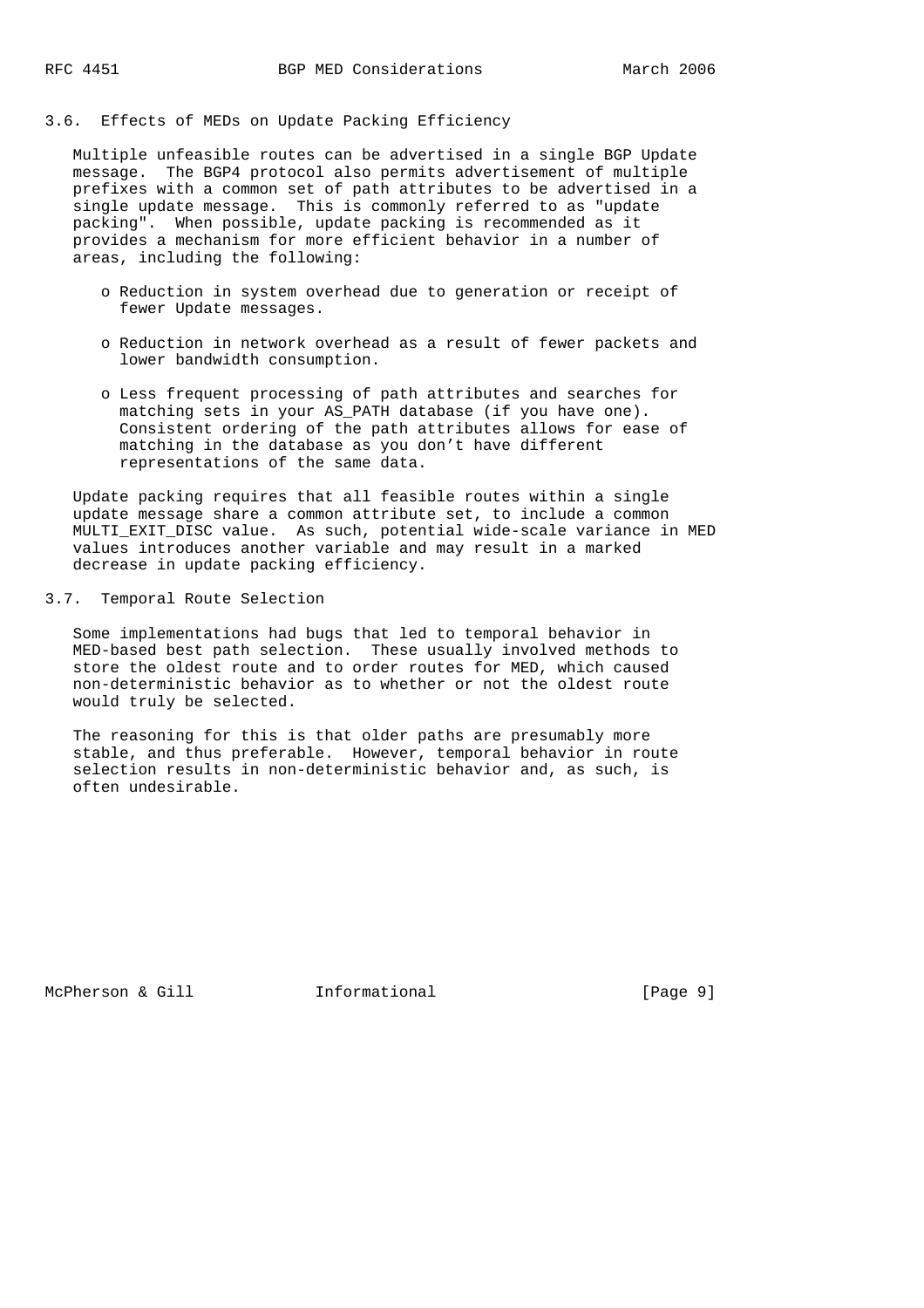#### 4. Deployment Considerations

 It has been discussed that accepting MEDs from other autonomous systems has the potential to cause traffic flow churns in the network. Some implementations only ratchet down the MED and never move it back up to prevent excessive churn.

 However, if a session is reset, the MEDs being advertised have the potential of changing. If a network is relying on received MEDs to route traffic properly, the traffic patterns have the potential for changing dramatically, potentially resulting in congestion on the network. Essentially, accepting and routing traffic based on MEDs allows other people to traffic engineer your network. This may or may not be acceptable to you.

 As previously discussed, many network operators choose to reset MED values on ingress. In addition, many operators explicitly do not employ MED values of 0 or 2^32-1 in order to avoid inconsistencies with implementations and various revisions of the BGP specification.

# 4.1. Comparing MEDs between Different Autonomous Systems

 Although the MED was meant to be used only when comparing paths received from different external peers in the same AS, many implementations provide the capability to compare MEDs between different autonomous systems as well. AS operators often use LOCAL\_PREF to select the external preferences (primary, secondary upstreams, peers, customers, etc.), using MED instead of LOCAL\_PREF would possibly lead to an inconsistent distribution of best routes, as MED is compared only after the AS\_PATH length.

 Though this may seem like a fine idea for some configurations, care must be taken when comparing MEDs between different autonomous systems. BGP speakers often derive MED values by obtaining the IGP metric associated with reaching a given BGP NEXT\_HOP within the local AS. This allows MEDs to reasonably reflect IGP topologies when advertising routes to peers. While this is fine when comparing MEDs between multiple paths learned from a single AS, it can result in potentially "weighted" decisions when comparing MEDs between different autonomous systems. This is most typically the case when the autonomous systems use different mechanisms to derive IGP metrics or BGP MEDs, or when they perhaps even use different IGP protocols with vastly contrasting metric spaces (e.g., OSPF vs. traditional metric space in IS-IS).

McPherson & Gill **Informational** [Page 10]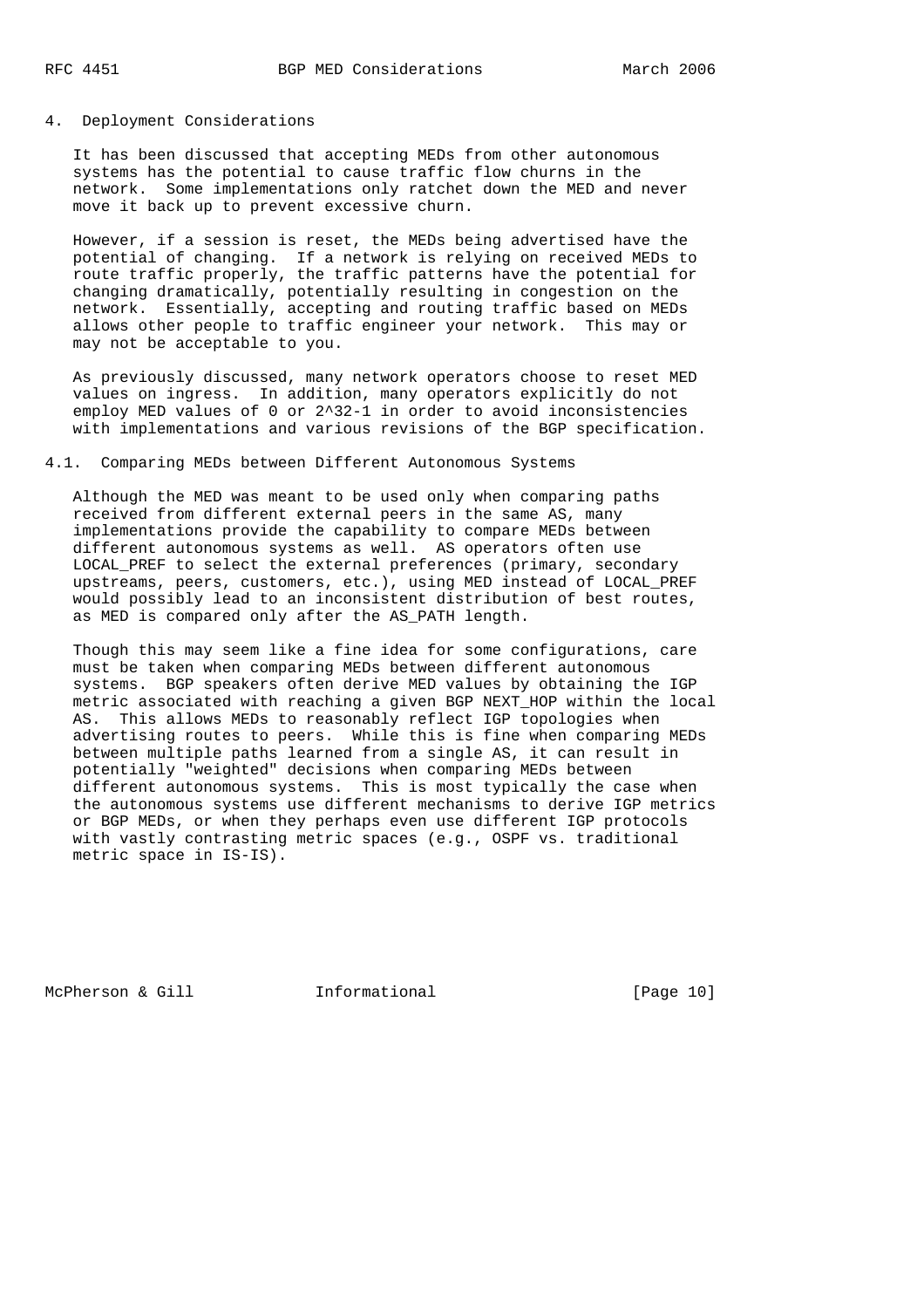### 4.2. Effects of Aggregation on MEDs

 Another MED deployment consideration involves the impact that aggregation of BGP routing information has on MEDs. Aggregates are often generated from multiple locations in an AS in order to accommodate stability, redundancy, and other network design goals. When MEDs are derived from IGP metrics associated with said aggregates, the MED value advertised to peers can result in very suboptimal routing.

#### 5. Security Considerations

 The MED was purposely designed to be a "weak" metric that would only be used late in the best-path decision process. The BGP working group was concerned that any metric specified by a remote operator would only affect routing in a local AS if no other preference was specified. A paramount goal of the design of the MED was to ensure that peers could not "shed" or "absorb" traffic for networks that they advertise. As such, accepting MEDs from peers may in some sense increase a network's susceptibility to exploitation by peers.

# 6. Acknowledgements

 Thanks to John Scudder for applying his usual keen eye and constructive insight. Also, thanks to Curtis Villamizar, JR Mitchell, and Pekka Savola for their valuable feedback.

McPherson & Gill **Informational** [Page 11]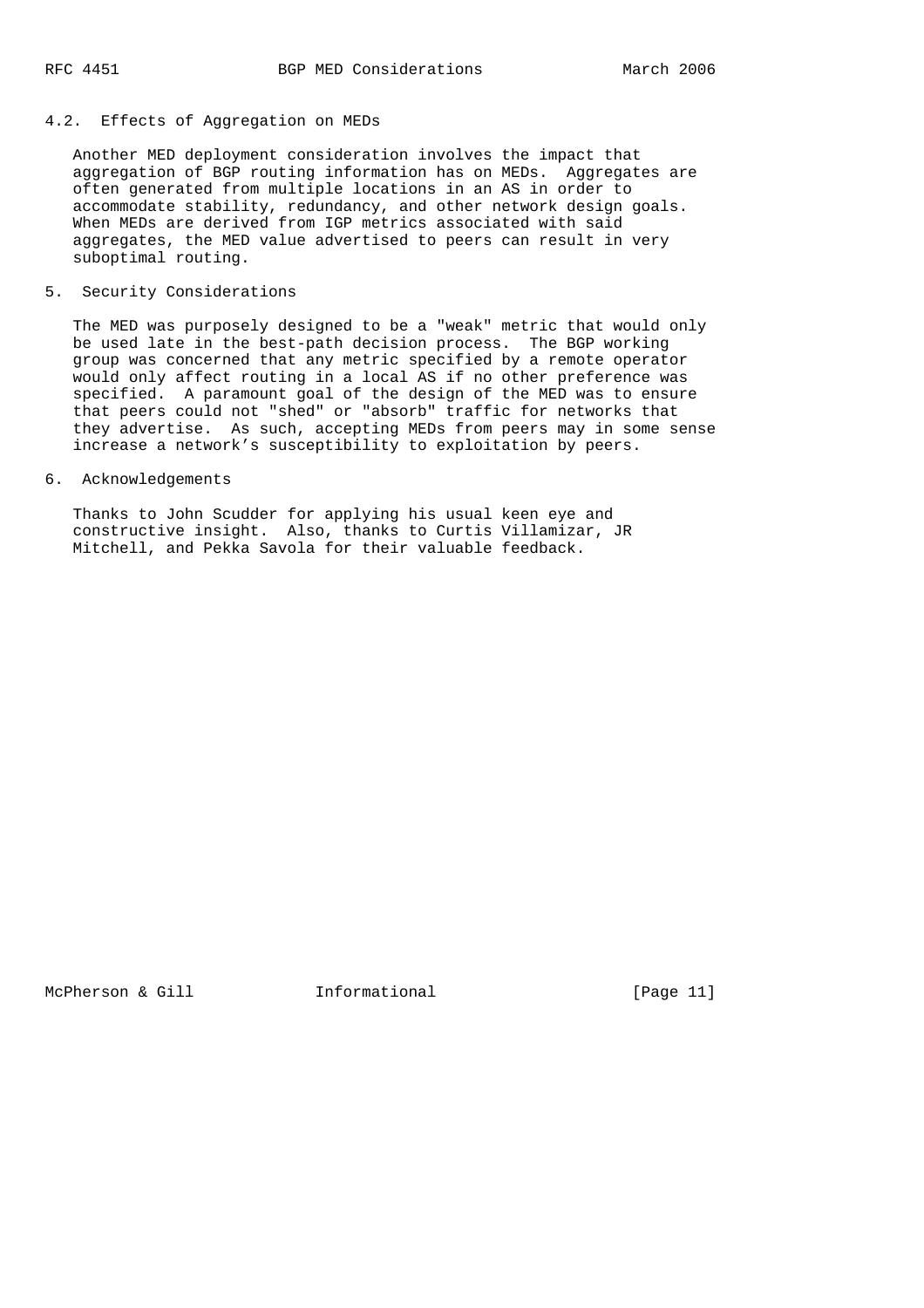# 7. References

7.1. Normative References

- [RFC1771] Rekhter, Y. and T. Li, "A Border Gateway Protocol 4 (BGP- 4)", RFC 1771, March 1995.
- [RFC2119] Bradner, S., "Key words for use in RFCs to Indicate Requirement Levels", BCP 14, RFC 2119, March 1997.
- [RFC2796] Bates, T., Chandra, R., and E. Chen, "BGP Route Reflection - An Alternative to Full Mesh IBGP", RFC 2796, April 2000.
- [RFC3065] Traina, P., McPherson, D., and J. Scudder, "Autonomous System Confederations for BGP", RFC 3065, February 2001.
- [BGP4] Rekhter, Y., Li, T., and S. Hares, "A Border Gateway Protocol 4 (BGP-4)", RFC 4271, January 2006.

# 7.2. Informative References

- [RFC2439] Villamizar, C., Chandra, R., and R. Govindan, "BGP Route Flap Damping", RFC 2439, November 1998.
- [RFC3345] McPherson, D., Gill, V., Walton, D., and A. Retana, "Border Gateway Protocol (BGP) Persistent Route Oscillation Condition", RFC 3345, August 2002.

Authors' Addresses

 Danny McPherson Arbor Networks

EMail: danny@arbor.net

 Vijay Gill AOL

EMail: VijayGill9@aol.com

McPherson & Gill **Informational** [Page 12]